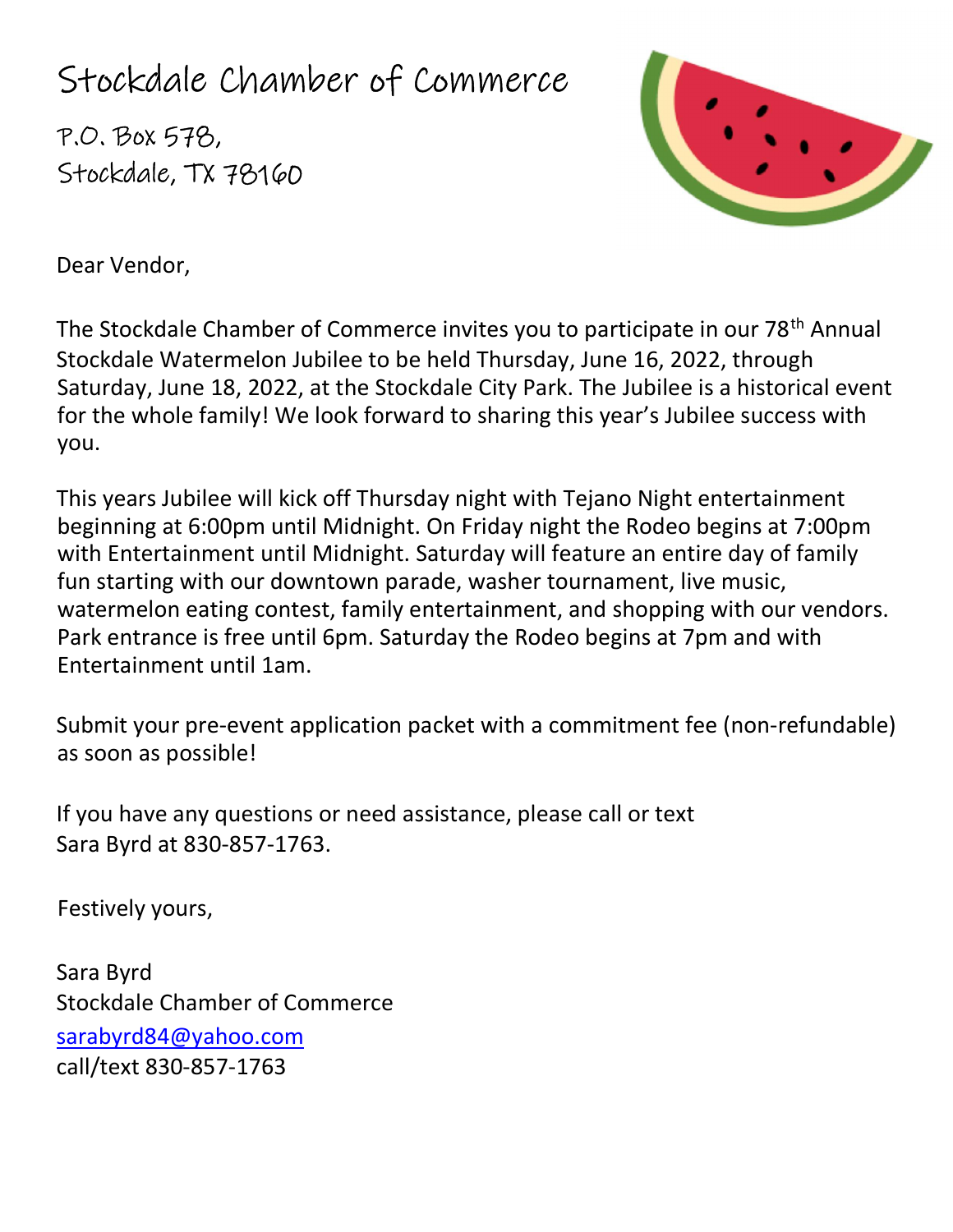# 78th Annual Stockdale Watermelon Jubilee VENDOR BOOTH GUIDELINES

- 1.) The sale of items will be on the cash payment system. Organizations are responsible for getting their own change, and for handling the money or sales within their booths.
- 2.) Organizations wishing to have/sponsor a food/craft booth for this year's festival will be responsible for paying the Stockdale Chamber of Commerce a NON-REFUNDABLE booth fee of \$200.00 which includes a commitment fee of \$100.00. Payment (which includes your commitment) can be made via money order or cashier's check. NO personal checks will be accepted.
- 3.) Food Vendors License Fee: You must also purchase a food vendor license from the City of Stockdale. The cost is \$25.00 and may only be purchased from the Stockdale City Hall, located at 700 W. Main Street in Stockdale. The phone number to City Hall is 830-996- 3128. You can submit a separate check of \$25.00 and the license could be obtained for you and given to you the day of event.
- 4.) DUE DATES:
	- a. Basic Application with Commitment Fee of \$100.00 by June 5, 2022.
	- b. Complete Application with remaining fees/deposits is due no later than June 10, 2022.
- 5.) Vendor booths will be limited to a 10'x 20' space. Each booth will be required to furnish its own lighting (wiring & light bulbs) & extension cords (minimum 12/3). Each space will be provided (1) 110 volt (15 amp) electrical outlet. If you require more electricity, you must furnish it on your own (i.e., bring a generator). If we have additional outlets available you may utilize them, but you will be required to pay \$25.00 per additional outlet.
- 6.) At check-in EACH booth will be provided 2 free admission passes for each night. Thursday, Friday, and Saturday after 6:00PM there will be a \$20.00 charge per person if you would like to remain in the park area. You may purchase as many armbands as you like at full ticket price at check in, June 16<sup>th</sup>.
- 7.) All items to be sold must be pre-approved by the Stockdale Chamber of Commerce. To omit any forfeiture, please be sure to list all items on your application.
- 8.) There will be absolutely NO PARKING in the concession area. Driving in and around the vendor area will only be allowed during setup times, and under no circumstance will there be any vehicular traffic within the City Park between the hours of 6pm and midnight on Thursday (6/16) Friday (6/17) and Saturday (6/18) between the hours of 8am until 1am. Vehicles should be used ONLY for loading and unloading. Violation of this provision will result in dismissal of your booth, as well as forfeiture of the booth fee(s) and deposit.
- 9.) Each booth will be responsible for its own garbage cans and plastic bags. Receptacles must be emptied, and your vendor area cleaned throughout the duration of the festival. Keep your area clean! There will always be dumpsters nearby. Each vendor booth is required to furnish its own display equipment, and ALL tables MUST be covered.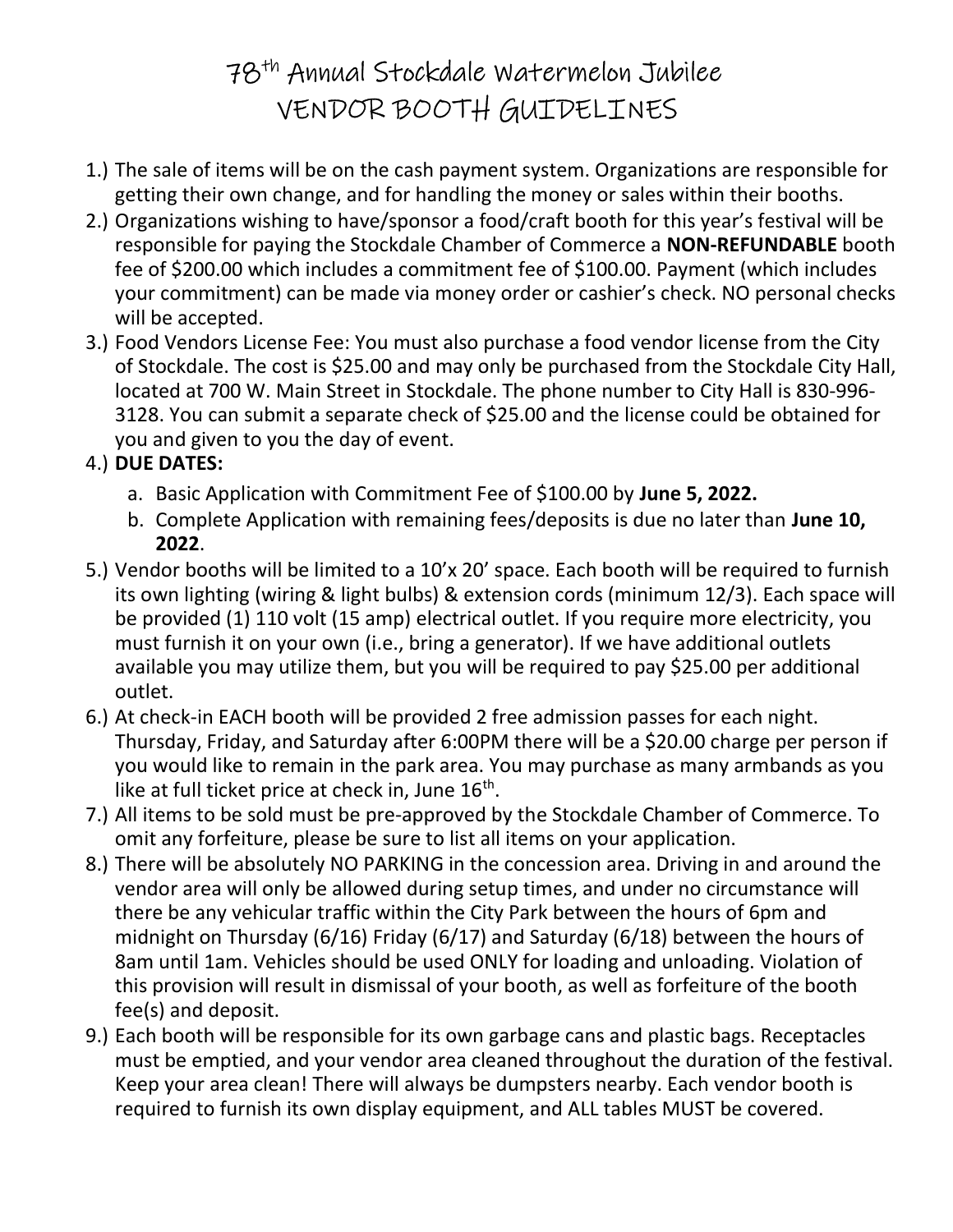- 10.) MUSIC will be allowed in or around vendor booths, but we ask that volume be kept to a minimum since we will have live entertainment continuously during festival hours. If too loud, you will be required to turn off
- 11.) Each organization will always abide by the Texas Alcoholic Beverage Commission rules. All alcoholic beverages consumed at the festival MUST BE PURCHASED at the festival from the Stockdale Chamber of Commerce. No outside alcoholic beverages are to be brought into the grounds, NO EXCEPTIONS.
- 12.) The Stockdale Chamber of Commerce is not responsible for the safety or welfare of your owners, employees, family members or participants, nor are we responsible for the safety of your vehicles, equipment, supplies, or property. Further, YOU agree to release the Stockdale Chamber of Commerce from all claims, damages, or assertions of liability caused by any person(s) affiliated with your business's attendance at this year's festival.
- 13.) The Stockdale Chamber of Commerce assumes NO responsibility for accidents or loss of any kind.
- 14.) The festival will be held rain or shine, so please bring necessary materials to keep your products protected.
- 15.) In the event that you have breached any of the terms of this agreement during the festival, the Stockdale Chamber of Commerce shall have the right (but not the obligation) to cancel this agreement, and to have you remove the booth, and all of your equipment and supplies immediately. Your vendor fee(s) and deposit will be forfeited.

 SETUP: THURSDAY, JUNE 16 (8:00am-2:00pm) FRIDAY, JUNE 17 (8:00am-2:00pm) SATURDAY, JUNE 18 (8:00am-9:00am)

#### HOURS OF OPERATIONS: THURSDAY, JUNE 16 (6:00pm-Midnight) FRIDAY, JUNE 17 (6:00pm- MIDNIGHT) SATURDAY, JUNE 18 (free from 8:00am-5:30pm) – (Reopens at 6:00pm-1:00AM)

TEAR DOWN: Vendors WILL NOT be allowed to tear down and leave the premises until after midnight on Thursday, until after midnight on Friday. Saturday you WILL NOT tear down until after the dance, which is scheduled to run until 1:00AM on Saturday.

### APPLICATION DEADLINE IS JUNE 15, 2022

### A copy of your Sales Tax Number/License/Permit must be provided with your application and displayed in your booth.

If you have any questions or need assistance, we ask that you please contact Sara Byrd 830-857-1763 (call/text) or email sarabyrd84@yahoo.com.